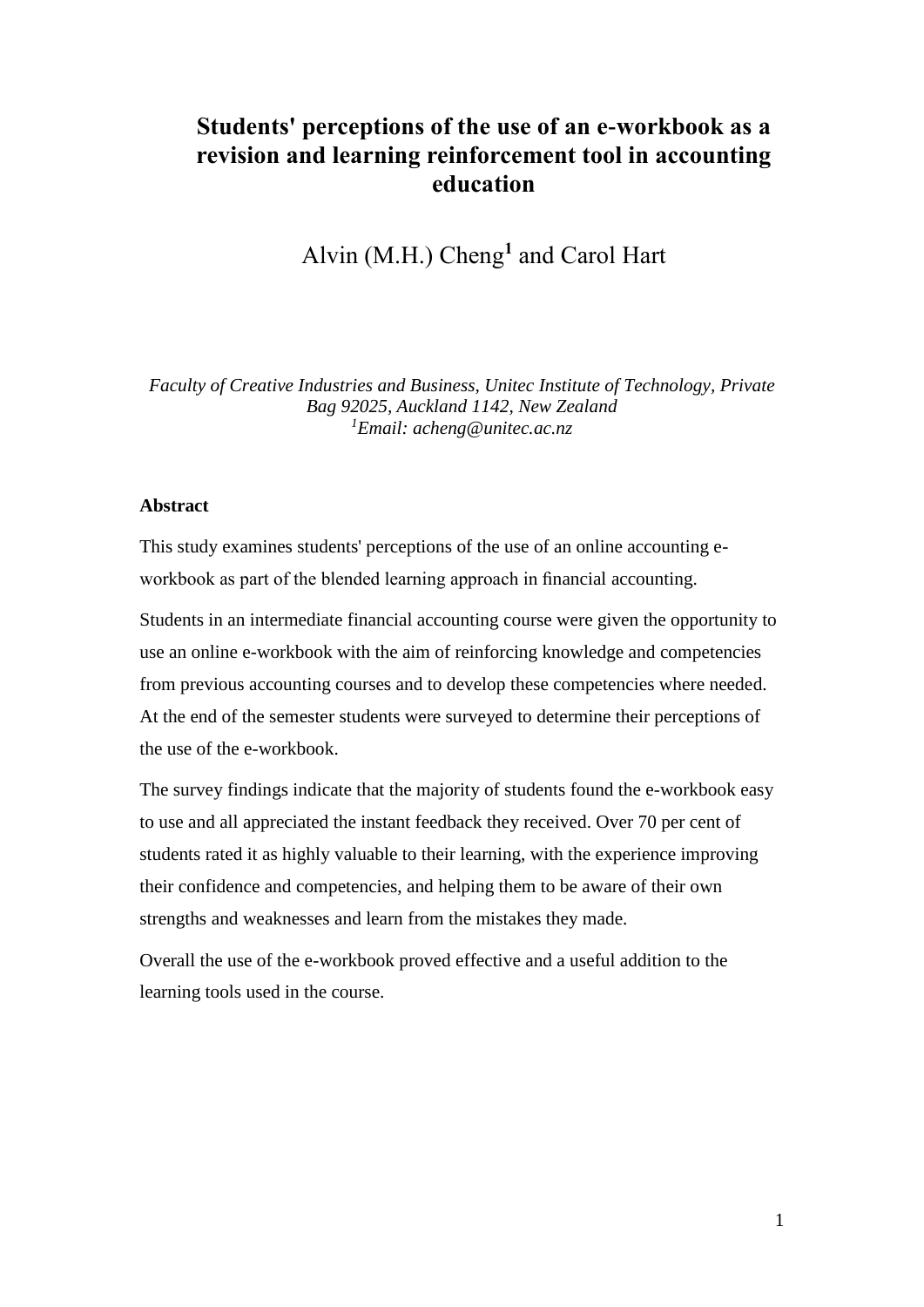#### **1.0 Introduction**

Within the accounting education field, a surge in the application of e-Learning and assessment tools in tertiary education has been evident in recent years. The increasing use of blended learning has been prompted in part by the Organisation for Economic Co-operation and Development (OECD), the New Zealand Ministry of Education, the American Accounting Association and professional accounting bodies. The OECD (2005) finds that e-Learning can improve the quality of education and enhance students' learning experience. In support of the OECD report, the New Zealand Ministry of Education (2009) cites a number of benefits for adaption of e-Learning including: the ability to improve students' confidence and skills at using information technologies; the development of literacies and competencies that enable contribution to and effective participation in the  $21<sup>st</sup>$  century society and workplace; gaining experience through work-related learning; provision of life-long learning opportunities; and the ability to create a student-centred learning environment. As one of the major accounting professional bodies and pioneer in e-Learning adopters, the New Zealand Institute of Chartered Accountants has provided a range of e-Learning tools in its website [\(http://www.nzica.com/elearning.aspx\)](http://www.nzica.com/elearning.aspx). The e-Learning tools (such as live webinars, podcasts, online profession-related topic learning and assessment programmes) provide accounting graduates and prospective chartered accountants with the opportunities to learn and to gain a range of technical skills, including computer literacy.

Blended learning includes both face-to-face interaction with a student and e-Learning tools which rely on a computer or a mobile device as the media for delivery teaching and learning. The benefits of such approach are the the means to increase flexibility in course delivery and better large classroom management. Research from the perspective of learning outcomes focuses on investigating the effect of using elearning tools on students' learning outcomes (Kanapathippillai, Hasheem & Dellaportas, 2012). This is centred on the learners' experience by analysing students' attitudes, motivation and students' performance using e-Learning tools.

There is a need for more empirical studies into the effectiveness of using technology in accounting education (Apostolou, Hassell, Rebele & Watson, 2011). For e-Learning tools to be used effectively, accounting educators need to understand how to engage and motivate students in the learning process.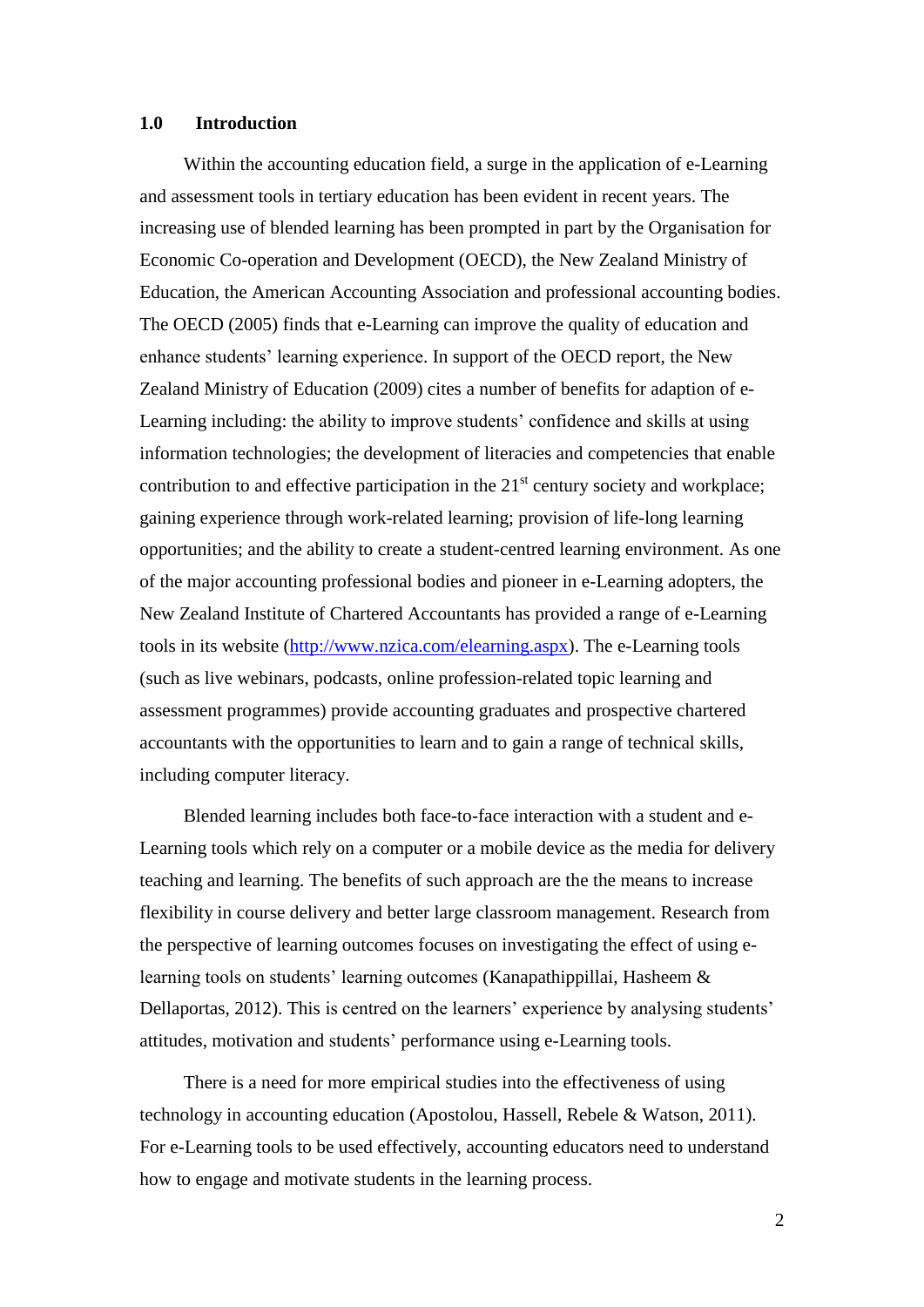This study seeks to evaluate the use of an interactive e-workbook as revision exercises to reinforce foundation accounting skills such as concept of double entry accounting, preparing general journal entry and financial statements.

The rest of the paper is organised as follows. Section 2 reviews the relevant literature through the discussion of the resident/visitors concept and e-Learning. Section 3 discusses the background and the research methodology. Section 4 reports the findings and Section 5 brings the paper to a conclusion.

### **2.0 Literature review**

This section commences by briefly reviewing literature relating to visitor/resident framework, followed by a discussion on e-Learning. The section concludes by linking theories to the use of an e-workbook in teaching and learning.

### *2.1 Residents/Visitors Concept*

According to an on-going study undertaken by Technology-Assisted Lifelong Learning (TALL) team at the University of Oxford (OCLC, 2011), the role of a learner will affect his/her engagement and motivation in the learning process. In general, online learners can be grouped into two categories, the resident and the visitor. As the term suggests, the "resident" is "an individual who lives a percentage of their life online" (White, 2008, para. 3). Residents will stay online longer and use all the social networking and practical services such as e-banking, blogs, instant messaging, etc. The Internet has been an integral part of their daily lives. On the other hand, the "visitor" is "an individual who uses the web as a tool in an organised manner whenever the need arises" (White, 2008, para. 4). The visitor uses the web for specific purposes (such as booking a holiday or researching a topic). Unlike the "residents", the visitors allocate a specific browsing time rather than connecting to the Internet during the day for maintaining their online presence. Most importantly, "they are sceptical of services that offer them the ability to put their identity online" (White, 2008, para. 4). This concept of residents/visitors suggests that there should be no direct relationship between age and technological engagement.

In contrast, Prensky (2001) suggests that students who are regarded as "digital native" (or "digital Immigrants") would have a different brain structure. According to Prensky, the "digital native" would spend most of their time on the Internet. However,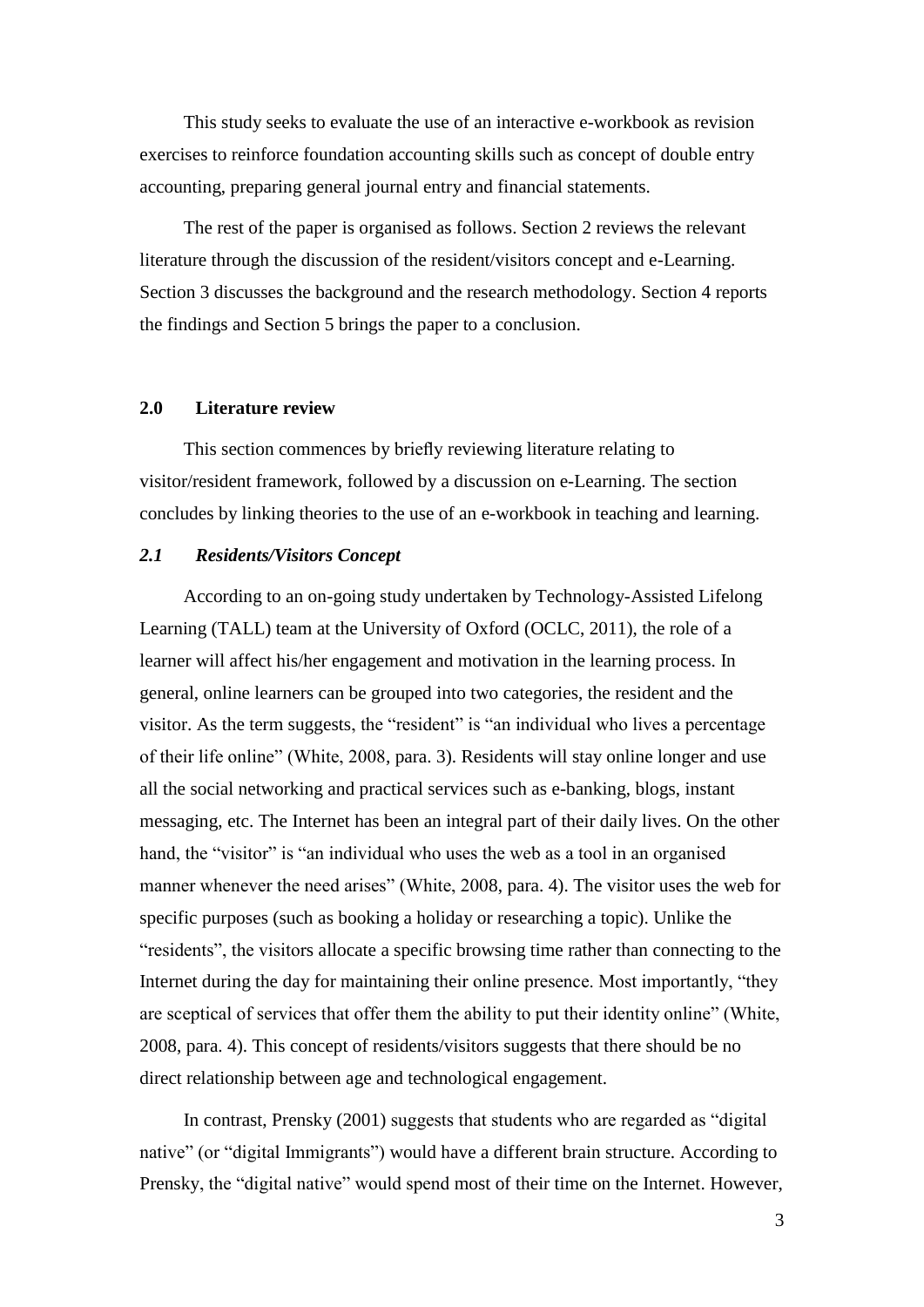Sheely (2008) argues that Prensky's findings are flawed as the results are based on rough estimation and faulty deductive reasoning.

#### *2.2 E-Learning*

As accounting educators, we are being challenged to develop new ways to encourage students to actively participate in the learning process. One way of doing this is through the use of e-Learning. This can be employed in both the learning process and in the assessment of that learning. Ideally assessment should be designed to meet different circumstances and diverse needs and provide learners with choice, interactivity with peers, teachers, and appropriate support (New Zealand Council for Educational Research, 2004). Ugoretz (2006) considers that e-Learning tools can be very important for increasing students' learning opportunities, and for enhancing the overall quality of their learning.

Whiteley (2008) states that previous research has identified a number of pedagogical problems related to online teaching and learning methods. These include technological frustration, reliance on technological support mechanisms, and miscommunication between instructor and students. But under the residents/visitors framework, "visitor" students will feel more comfortable and find it less threatening. It is different to the traditional face-to-face classroom where some less confident students can feel intimidated by their teachers or classmates (JISC, 2009). Overall, it is believed that the opportunity to incorporate learning flexibility within a nonthreatening online environment can provide a positive impact on a student's motivation to learn.

One advantage of the online environment is the ability to provide instant feedback. When designing an assessment task, teachers are required to embed feedback into the task so that students can interact with it while engaged in the activity. High-value feedback practice should be on-going and immediate so that students can act on it immediately as part of the learning cycle. An advantage of electronic feedback is that different forms (e.g. online simulations) can be used to support a task engagement (Nicol and Macfarlane-Dick, 2006).

In the e-workbook, the topic of this study, the embedded solutions provide students with instant feedback, providing them with useful information about their strengths and weaknesses, and thereby improving their skills. Hounsell (2007) says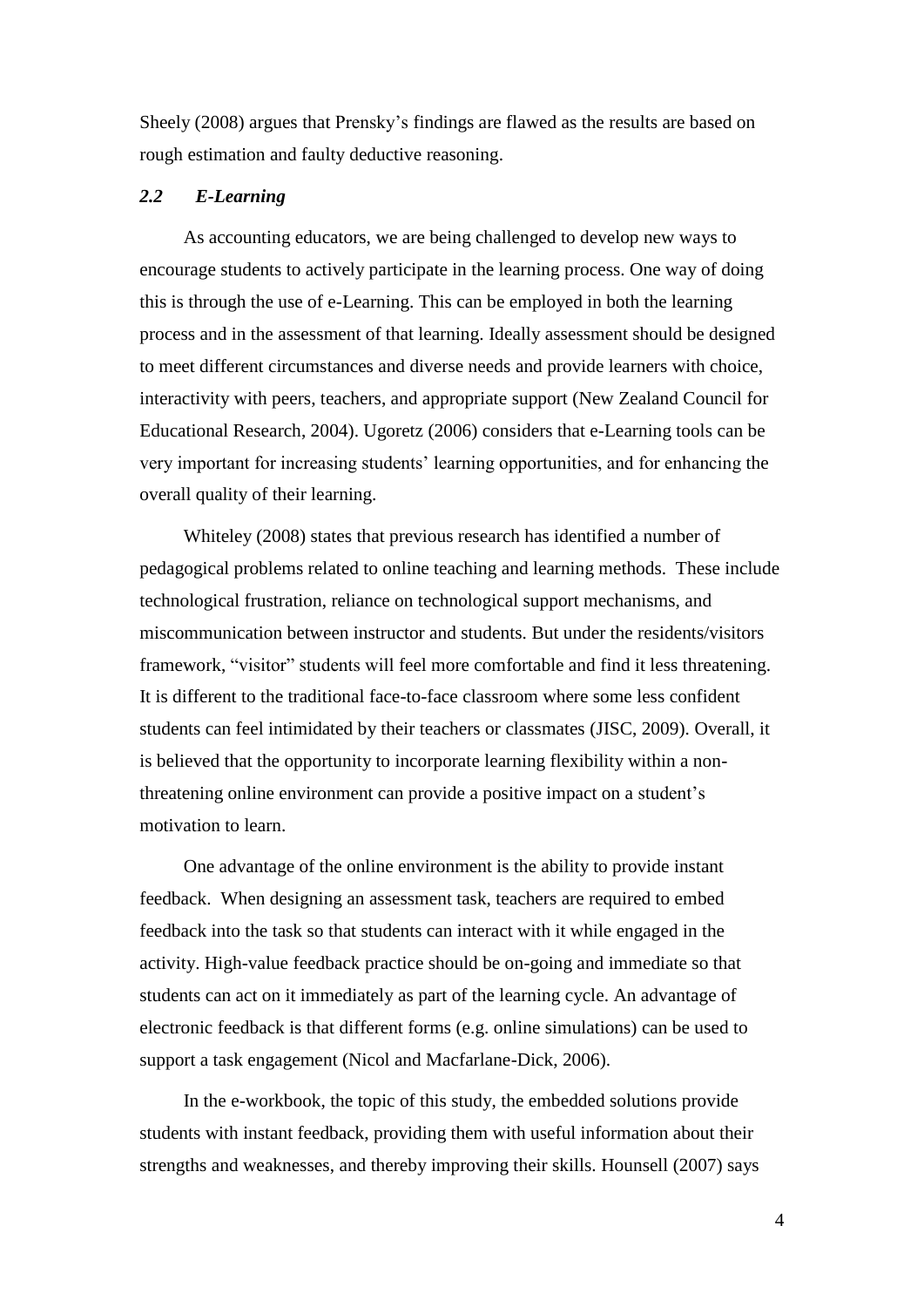that students are more likely to read and act on feedback comments when they have enough time to respond to these comments and using the e-workbook provides this.

## **3.0 Background information and research methodology**

As part of an assessment in an intermediate accounting course students were issued with access to an e-workbook near the start of the semester and had 10 weeks to complete 10 short modules in their own time. Each module consisted of three or four questions on an accounting topic. Students had to accurately complete each module to gain the associated assessment mark, but could attempt each module as many times as they needed.

Following the completion of the assessment, an online survey was used via Survey Monkey to explore the students' attitudes towards the e-workbook. The questionnaire was designed so that students should have been able to complete it within 15 minutes.

The survey instrument contained 14 major questions which reflected the research objectives. Most of the questions were closed-ended, requiring respondents to choose from a range of predetermined answers. In general, the responses to most of the questions required a Yes/No response with the exception one question requiring a response based on a five-point ordinal Likert scale ranging from "Not at all to Extensively". In addition to this there was a question with sub-questions related to the students' development of accounting skills subsequent to the use of the e-workbook.

The surveys were distributed to the students in the period between 4 June 2013 and 23 July 2013. Student participation was voluntary. The response rate was 32.9% (29 responses out of 88 enrolled students).

McInnes, James, and McNaught (1995) has found that certain variables such as age, sex, socio-economic background and ethnicity contribute to and influence students' perceptions about their institutions and therefore will affect students' overall teaching and learning experience. The demographics profile of respondents is contained in Table 1.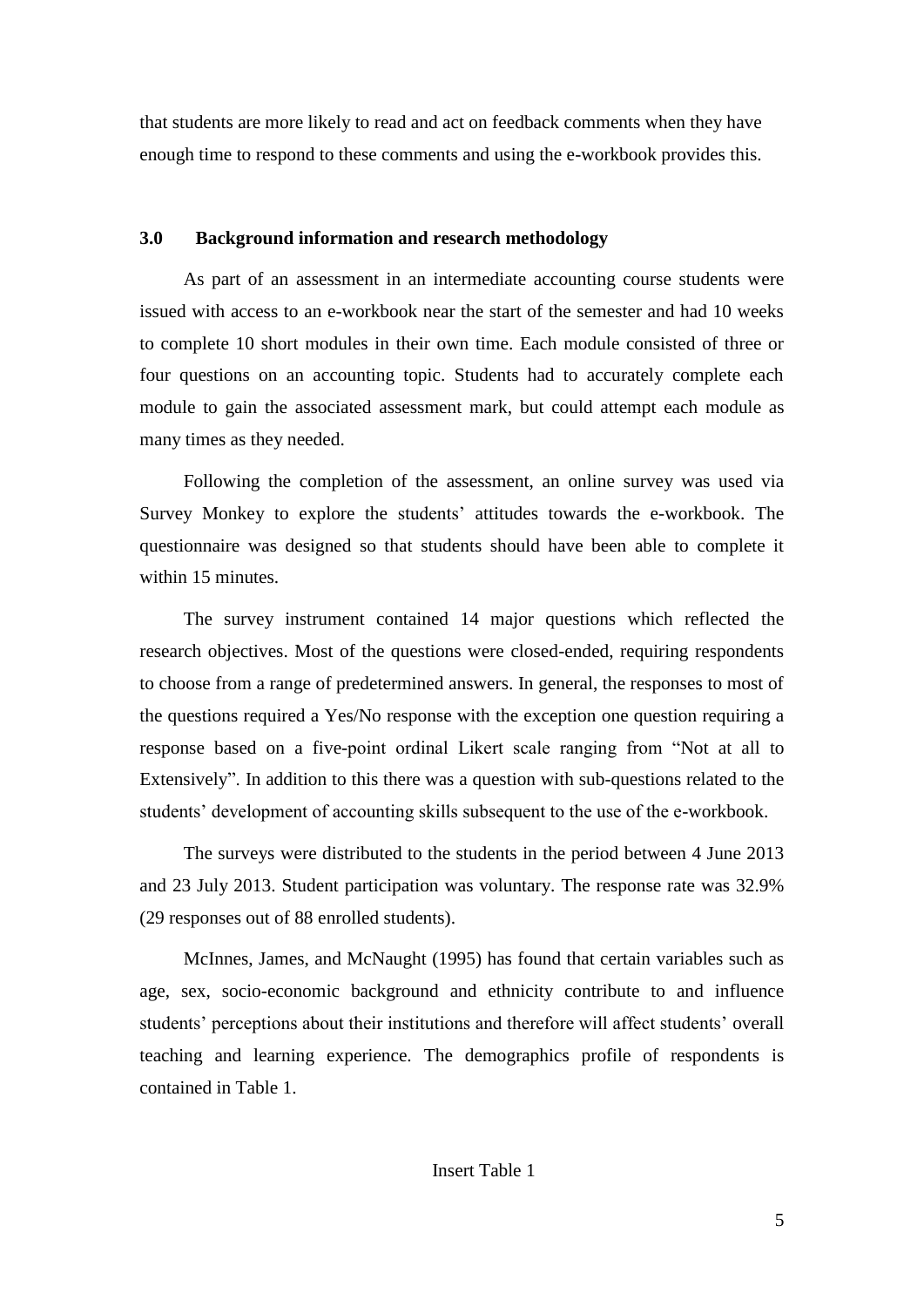The majority of responses are from female and full-time students. International students make up more than half of those who responded. The dominant age-group is that between 22 to 25 years old (37.9%). However, it is noted that mature students (aged 30 years to 39 and over 40 combined) account for 41.3% of the overall group.

In term of ethnicity, there were only 27.6% New Zealand European with the largest ethnic group being Chinese students who accounted for 51.7% of the group. These figures are consistent with the overall demographic profile of the students enrolled in the course.

More than half of the students (58.6%) had never worked in an accounting related area while about a quarter of them (24.1%, combined 1 to 10+ years full time experience) have previous, full time work experience in accounting.

# **4.0 Results and discussion**

Data was analysed using descriptive statistics with difference in responses tested using Chi-square tests. Table 2 provides the descriptive statistics (mean and median) for the Likert scale responses to the question on using the e-workbook. Table 3 provides the significant Chi-square test results for differences in responses from those with different demographics.

Insert Table 2

Insert Table 3

Discussion on these is incorporated into the following sections.

## *4.1 Rating the workbook*

Ninety-three per cent of the respondents found the workbook easy to use and over half (52 per cent) indicated that they had done more than the required exercises, indicating that they thought there was additional benefit to be gained by doing so. In fact 80 per cent of those who did more than the required exercises rated the package at either high or excellent value, compared to a 65 per cent rating for these categories for those who only did the minimum.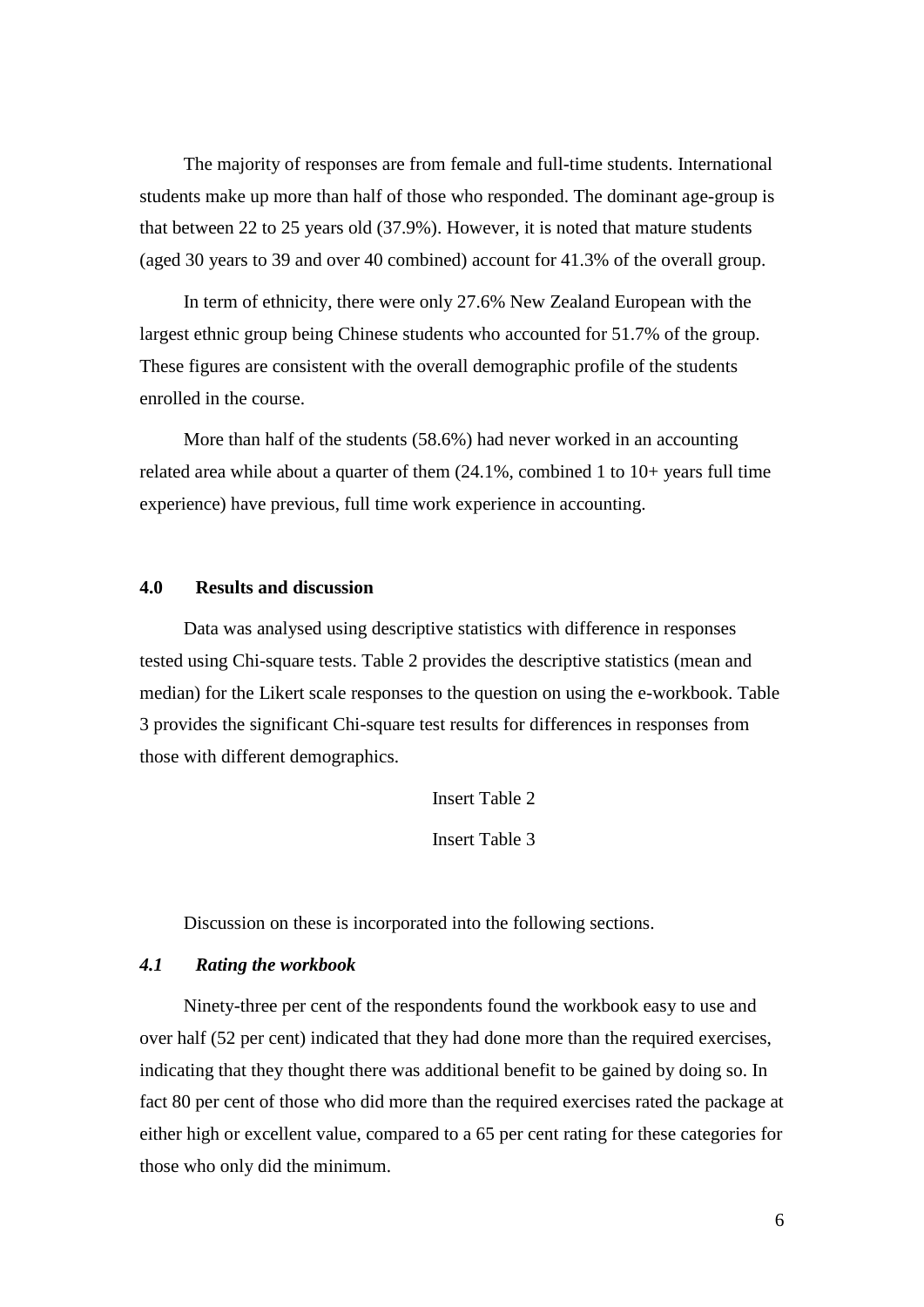### *4.2 Key area of appreciation*

In relation to the benefit of the package, the highest response score in Table 2 was for the package allowing students to learn from their mistakes. When asked specifically about the feedback the program provided, all the respondents indicated that the ability to check their answers once they had submitted them was helpful. This suggests that students really appreciate being able to repeat the processes and learn through doing so.

## *4.3 Work background in accounting*

Table 4 shows the working background by age.

### Insert Table 4

Twelve students (forty-one per cent) of respondents had a background working in accounting (either full- or part-time). Of those who did not have this work experience, the majority were in the younger age categories.

Three-quarters of those with work experience were domestic students. Despite their working background three-quarters of these students indicated that using the workbook had improved their knowledge of double entry well or extensively. This compared to only 58 per cent of those without a work background who rated the package at this level. This suggests that those who are working in the industry appreciate the importance of the double entry techniques that the package is trying to reinforce. Perhaps those without a working background have less appreciation of the importance of double entry.

### *4.4 Domestic and International Students*

Thirteen domestic students and 16 international students participated in the survey. The only significant difference in responses between these students was in the area of developing new accounting knowledge. Seventy-seven per cent of domestic students felt that the package had greatly improved their accounting knowledge (rating the level of improvement at 4 or 5 on a Likert scale) whereas for international students this was only 44 percent. The Chi-Square test for difference was significant at the 0.05 level (0.036).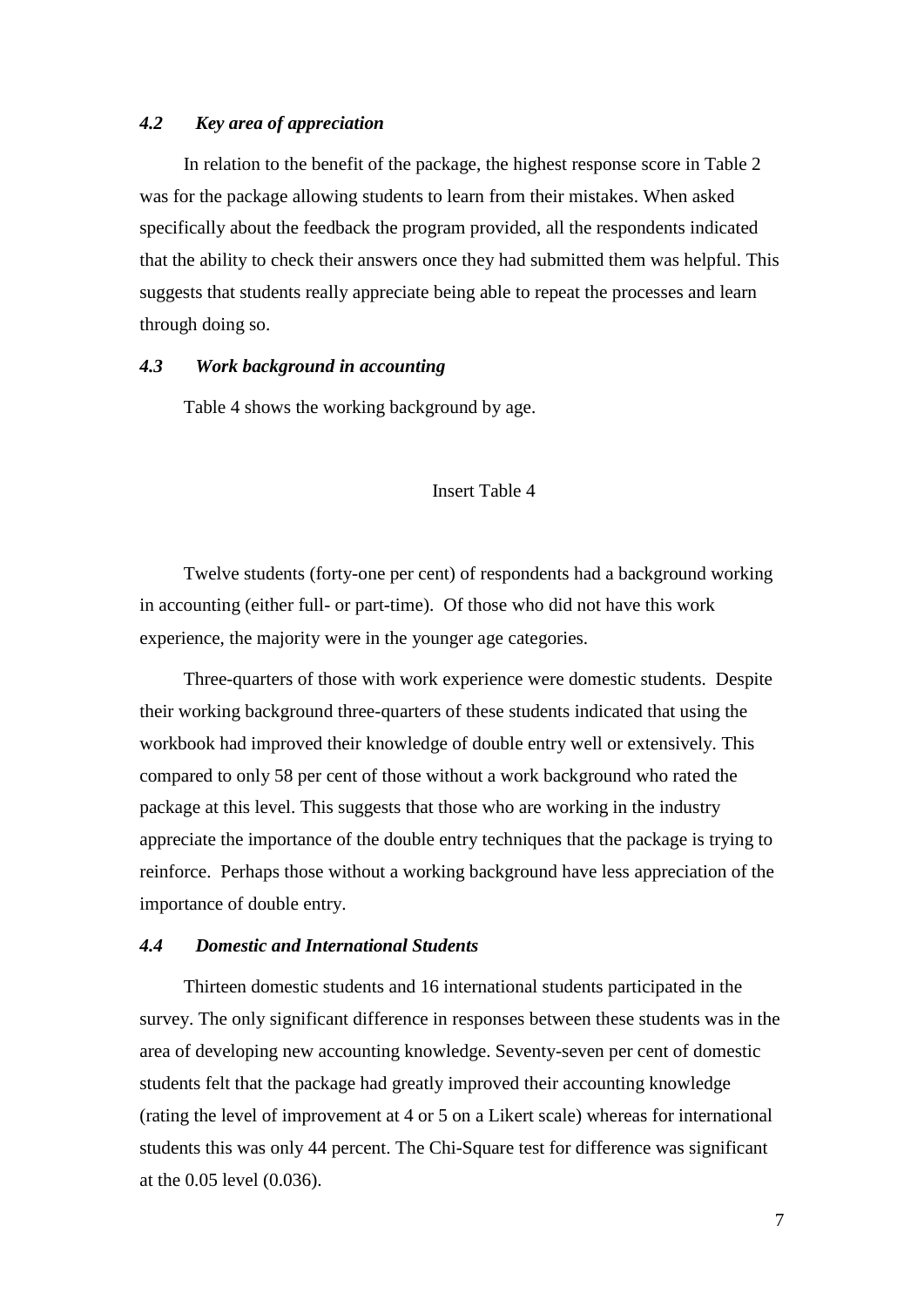#### *4.5 Gender*

Twenty-one females and eight males participated in the survey. Responses in most areas were not significantly different with the exception of the question on whether the package enabled them to participate actively in the learning process, learn from their mistakes and also help them revise their prior foundation accounting skills. The differences were significant at the 0.05 level for the first at 0.025 and for the other two at the 0.10 level with Chi-squares of 0.067 and 0.088.

Female students tended to rate the package higher in all these areas. What is meant by "active participation" might be a relative judgement and could vary between male and female. For example if males tend to engage in computerised games more than females then the participation this package provided might sit on the lower end compared to an X-Box game!

## *4.6 Full or Part-time Students*

There were only six part-time students who participated in the survey – the rest were full-time. Significant difference in responses related only to improving English literacy (Chi-square of 0.70). The part-time students ranked this benefit of the package much lower than the full-time students but this is not surprising as the cohort of part-time students were all domestic students with most with English as a first language.

#### *4.7 Age of Students*

Age affected the responses to the perception of developing new accounting knowledge (Chi-square of 0.073) and improving English literacy (Chi-square of 0.004). New accounting knowledge was ranked highest in the 30-39 year age group which was interesting as nearly all this group had had prior accounting work experience, so again this suggests an awareness of what they had not previously known. English literacy improvement was ranked highest by the youngest age group who were all International Chinese students

## **5.0 Summary and conclusion**

This paper describes the results of a study into students' perceptions of the benefits of an online e-workbook. The survey findings indicate that the majority of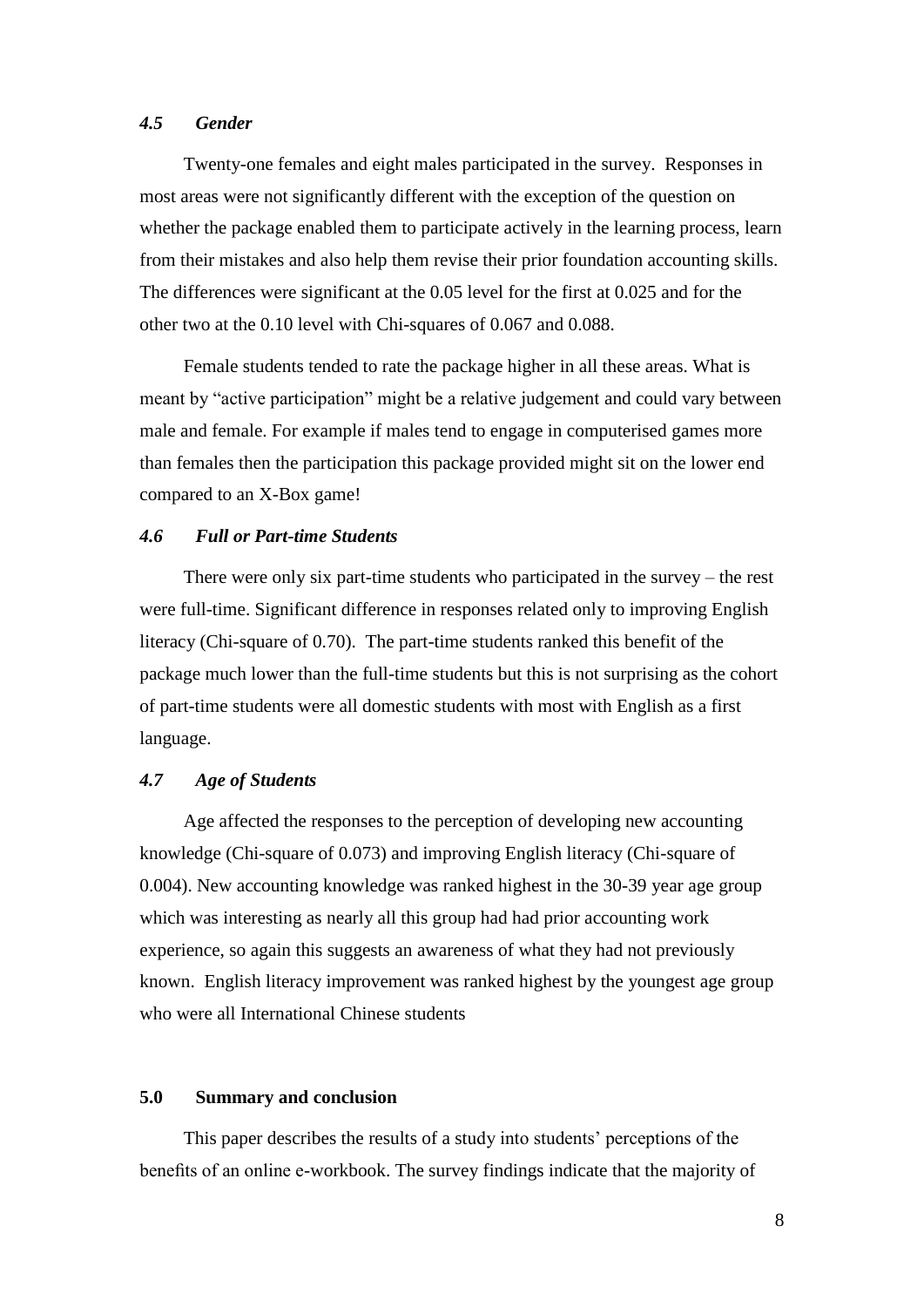students found the e-workbook easy to use and all appreciated the instant feedback they received. Many students rated it as highly valuable to their learning, with the experience improving their confidence and competencies, and helping them to be aware of their own strengths and weaknesses and learn from the mistakes they made.

The results also confirm the findings in the literature that indicate that certain demographic variables contribute and influence students' perceptions and will affect students' overall teaching and learning experience. It is found that students who are working in the industry are more likely to appreciate the importance of the double entry techniques that the package is trying to reinforce than other students. Moreover, domestic students perceive the e-workbook to be a good learning tool in improving their accounting knowledge, while less international students perceive the improvement on accounting knowledge to be significant. Added to this, female students tended to rate the package higher in all these areas than the male students.

These findings suggest that further research is required to investigate student's preferences for the benefits of e-workbook in relation to their profiles. A more sophisticated model could be used in a more comprehensive, future study which investigates whether the demographics variables such as gender and working experience will influence student's views on the use of the e-workbook. Alternatively, future research can focus on the exploration of reasons for student's choices. Focus group meetings can be undertaken to investigate the reasons for students with working experience perceiving the benefits of double entry accounting more highly than other students.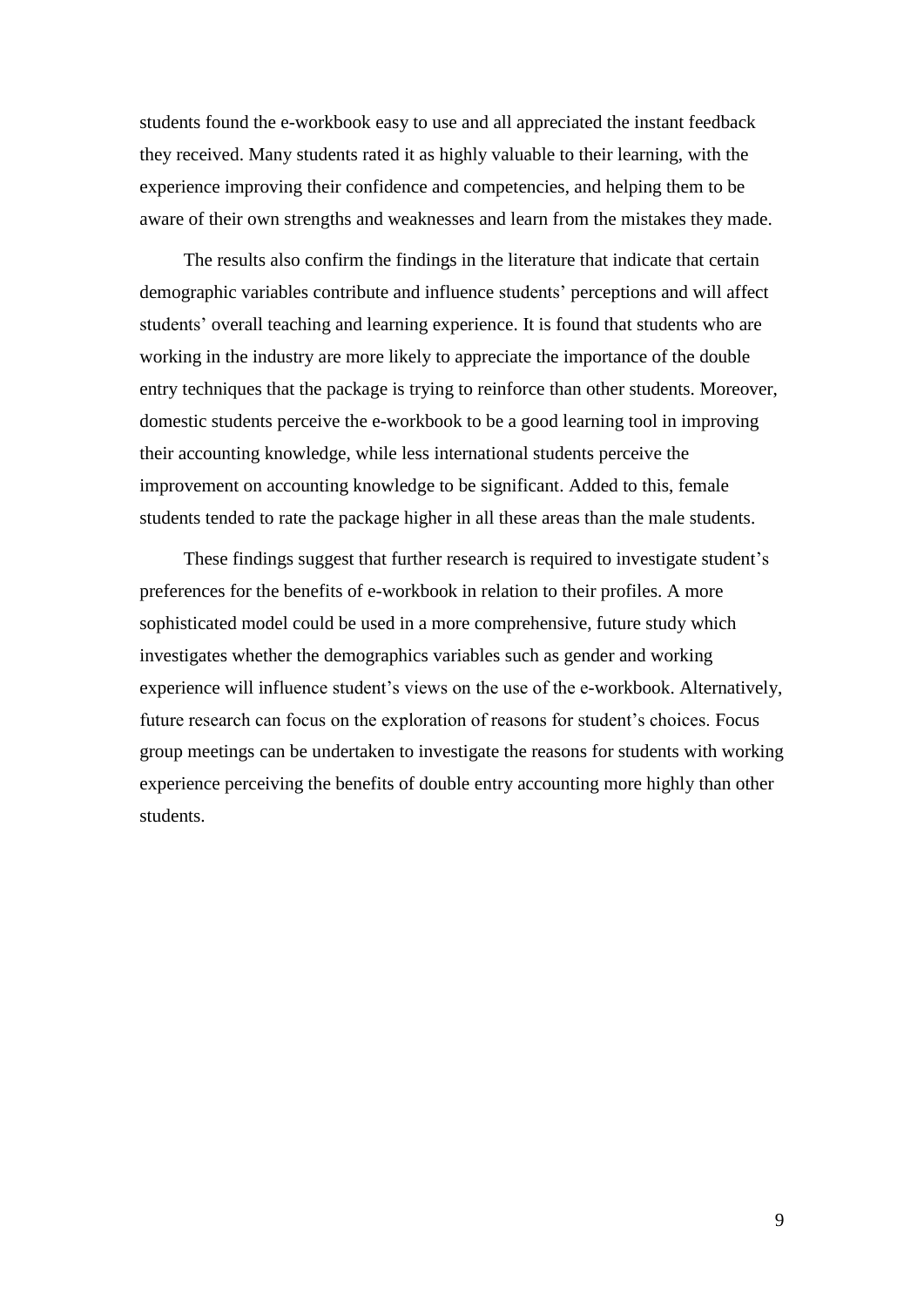### **References**

- Apostolou, B., Hassell, J. M., Rebele, J., & Watson, S. F. (2011). Accounting education literature review (2006-2009). *Journal of Accounting Education*. doi:10.1016/j.jaccedu.2011.2011.08.001
- Hounsell, D. (2007). Towards more sustainable feedback to students. In D. Boud  $\&$ N. Falchikov (Eds.). *Rethinking assessment in higher education*. (pp. 101 – 113). London: Routledge.
- JISC (2009). *Effective practice in a digital age: A guide to technology-enhanced learning and teaching.* Retrieved from http://www.jisc.ac.uk/media/documents/publications/effectivepracticedigitalag e.pdf
- Kanapathippillai, S., Hasheem A. & Dellaportas, S. (2012). The impact of a computerised consolidation accounting package (CCAP) on student performance. *Asian Review of Accounting*, 20(1), 4-19. doi: 10.1108/13217341211224691.
- McInnis, C., James, R., & McNaught, C. (1995). *First year on campus – Diversity in the initial experience of Australian undergraduates.* Centre for the Study of Higher Education, University of Melbourne, Australia.

New Zealand Council for Educational Research. (2004). *Critical Success Factors and Effective Pedagogy for e-learning in Tertiary Education: Background paper for ITP New Zealand.* Retrieved from http://www.minedu.govt.nz/NZEducation/EducationPolicies/TertiaryEducation/P ublicationsAndResources/~/media/MinEdu/Files/EducationSectors/TertiaryEduca tion/NZCERFinalReport.pdf

- New Zealand Ministry of Education. (2009). *What is e-Learning?* Retrieved from http://www.minedu.govt.nz/NZEducation/EducationPolicies/TertiaryEducatio n/ELearning/WhatIsELearning.aspx
- Nicol, D. J., & Macfarlane-Dick, D. (2006). Formative assessment and self‐regulated learning: a model and seven principles of good feedback practice. *Studies in Higher Education*, 31(2), 199-218. doi:10.1080/03075070600572090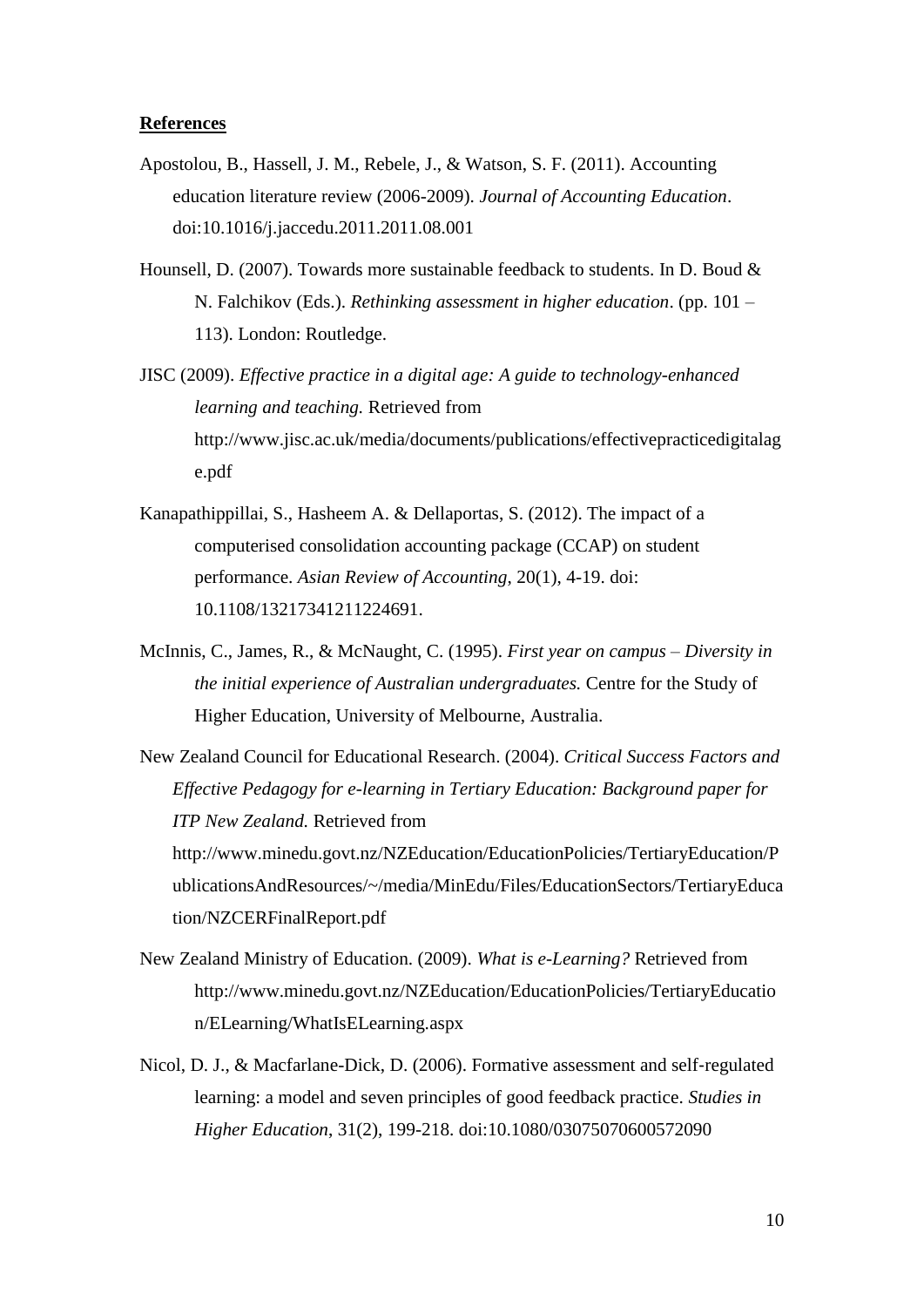- OECD. (2005). *Policy Brief December 2005 - e-Learning in Tertiary Education*. Paris: OECD. Retrieved from http://www.minedu.govt.nz/~/media/MinEdu/Files/EducationSectors/Tertiary Education/OECD.pdf
- Prensky, M. (2001). Digital Natives, Digital Immigrants. *On the Horizon*, 9(5), 6. Retrieved from http://www.marcprensky.com/writing/default.asp
- Sheely, S. (2008). *Latour meets the digital natives: What do we really know.* Paper presented at the Hello! Where are you in the landscape of educational technology? ASCILITE 2008. Retrieved from http://www.ascilite.org.au/conferences/melbourne08/procs/sheely.pdf
- Ugoretz, J. (2006). *Three Stars and a Chili Pepper: Social Software, Folksonomy, and User Reviews in the College Context.* Retrieved from http://www.academiccommons.org/commons/essay/Ugoretz-social-softwarefolksonomy
- OCLC Research. (2011). *Visitors and Residents: What Motivates Engagement with the Digital Information Environment?* Retrieved from http://www.oclc.org/research/activities/vandr/default.htm
- White, D. (2008). *Not 'Natives' & 'Immigrants' but 'Visitors' & 'Residents'.* Retrieved from http://tallblog.conted.ox.ac.uk/index.php/2008/07/23/notnatives-immigrants-but-visitors-residents/
- Whiteley, K. (2008). Online teaching: enhancing distance learning. In C. Dalglish & P. Evans (Eds), *Teaching in the global business classroom*. Cheltenham UK: Edward Elgar. P. 119-130.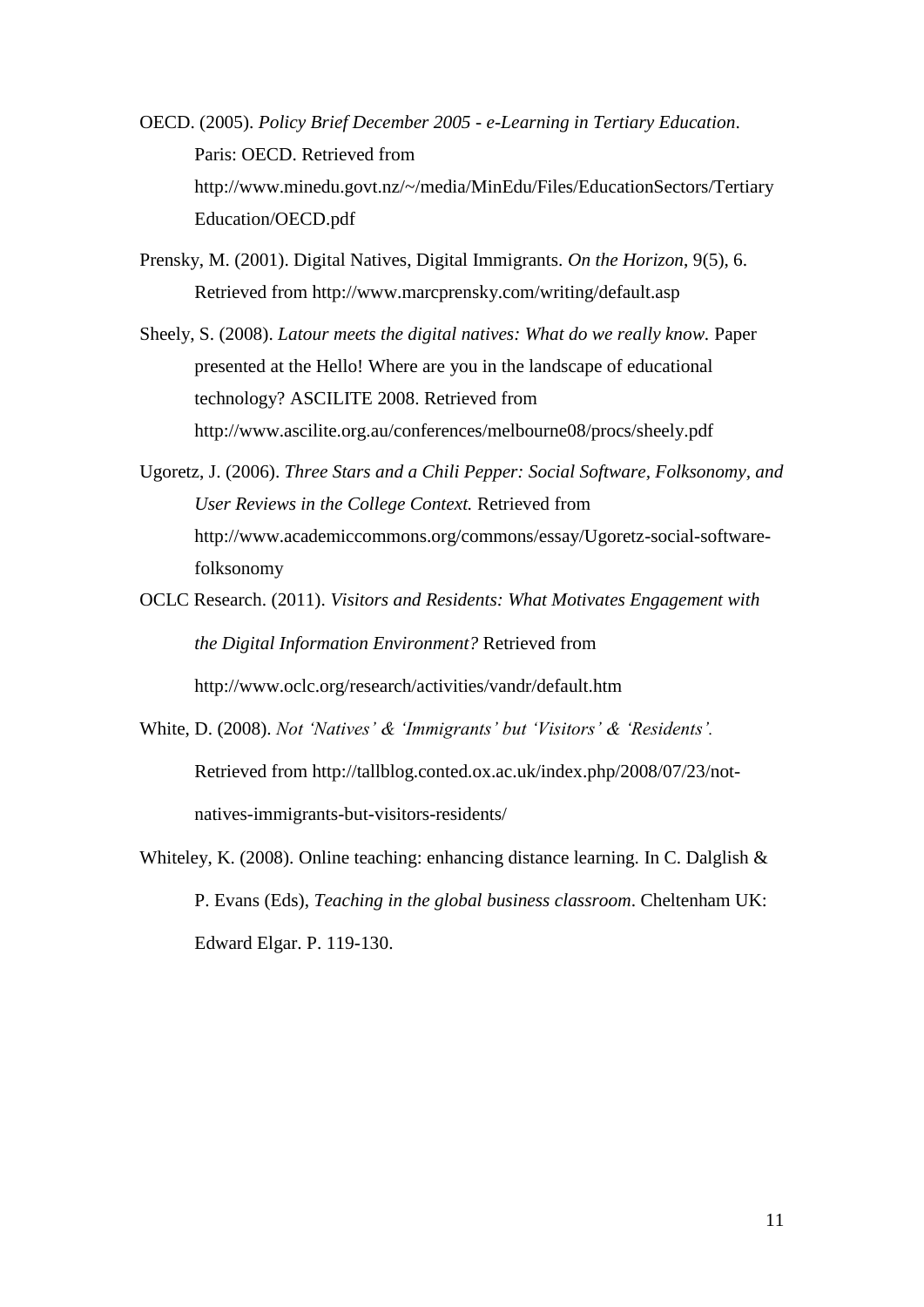|                                            | Count            | $\frac{0}{0}$ |
|--------------------------------------------|------------------|---------------|
| Sample size                                | 88               | 100%          |
| No. of respondents                         | 29               | 32.9%         |
| <b>Gender</b>                              |                  |               |
| Male                                       | $\,8\,$          | 27.6%         |
| Female                                     | 21               | 72.4%         |
| Mode of study                              |                  |               |
| Full-time                                  | 23               | 79.3%         |
| Part-time                                  | 6                | 20.7%         |
| <b>Student status</b>                      |                  |               |
| Domestic student                           | 13               | 44.8%         |
| International student                      | 16               | 55.2%         |
| Age                                        |                  |               |
| 17 to 21                                   | 5                | 17.2%         |
| 22 to 25                                   | 11               | 37.9%         |
| 26 to 29                                   | $\mathbf{1}$     | 3.4%          |
| 30 to 39                                   | 7                | 24.1%         |
| 40 or above                                | 5                | 17.2%         |
| <b>Ethnicity</b>                           |                  |               |
| New Zealand European                       | 8                | 27.6%         |
| Maori                                      | $\overline{0}$   | 0.0%          |
| Chinese                                    | 15               | 51.7%         |
| Indian                                     | 5                | 17.2%         |
| Pasifika                                   | $\mathbf{1}$     | 3.4%          |
| Other                                      | $\boldsymbol{0}$ | 0.0%          |
| <b>Prior Accounting Work</b>               |                  |               |
| 1 to 3 years (part time)                   | 5                | 17.2%         |
| 4 years or more (part time)                | $\boldsymbol{0}$ | 0.0%          |
| 1 to 3 years (full time)                   | $\overline{c}$   | 6.9%          |
| 4 to 9 years (full time)                   | 2                | 6.9%          |
| 10 years or more (full time)               | $\mathfrak{Z}$   | 10.3%         |
| Never worked in an accounting-related area | 17               | 58.6%         |

# **Table 1: Demographic Profile of Survey Participants**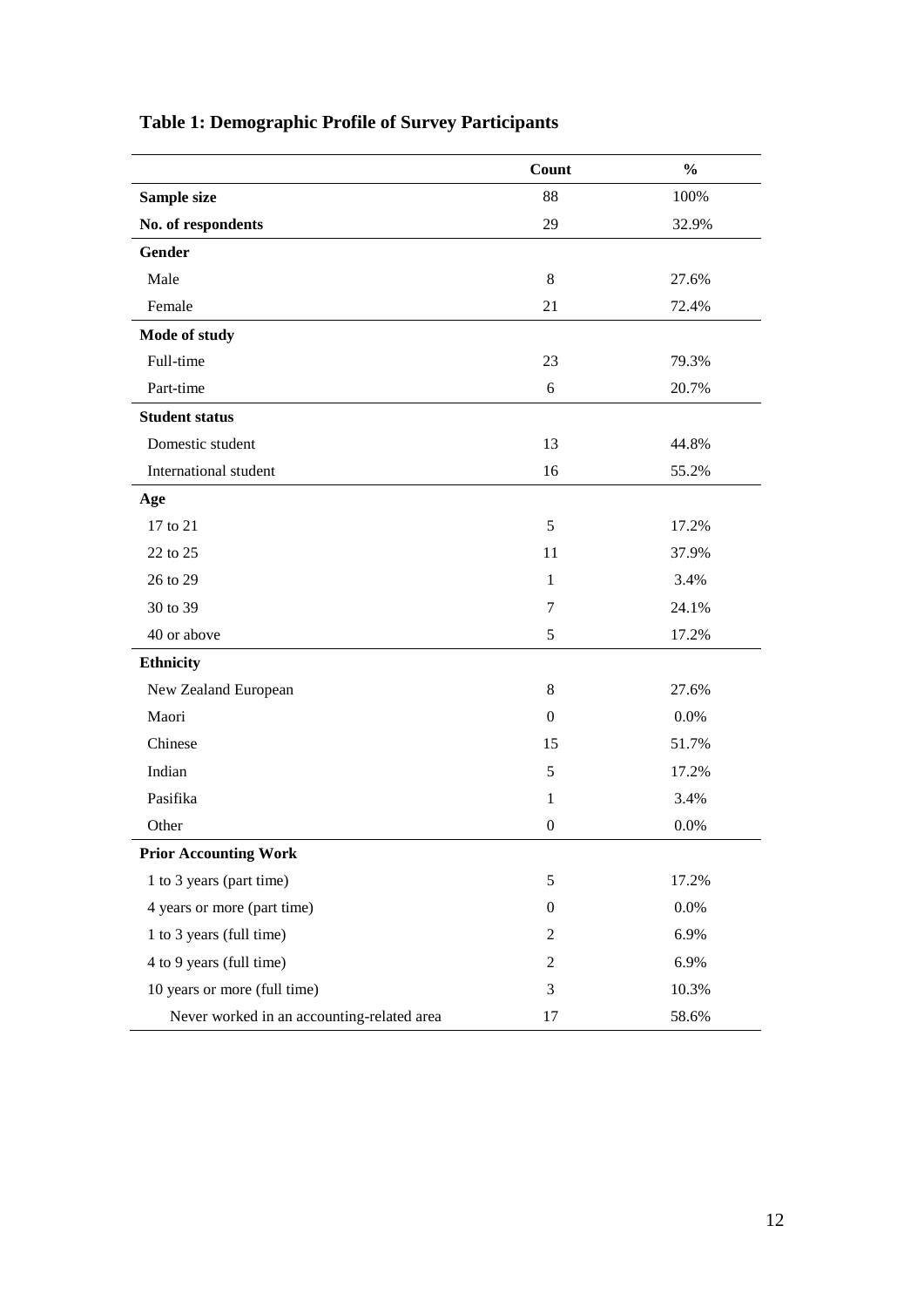# **Table 2: Descriptive Statistics**

| <b>Question:</b>                                                                                                | <b>Mean</b> | <b>Median</b>  |
|-----------------------------------------------------------------------------------------------------------------|-------------|----------------|
| To what extent do you believe the use of the Perdisco e-Workbook in ACTY6201<br><b>Financial Accounting has</b> |             |                |
| Improved your knowledge of double entry accounting?                                                             | 3.66        | 4              |
| Given you more confidence in your ability with double-entry?                                                    | 3.62        | 4              |
| Developed new accounting knowledge?                                                                             | 3.59        | 4              |
| Encouraged you to participate actively in the learning process?                                                 | 3.89        | $\overline{4}$ |
| Enabled you to learn from your mistakes?                                                                        | 4.07        | 4              |
| Encouraged you to think independently?                                                                          | 3.82        | 4              |
| Resulted in you revising your prior knowledge in foundation accounting skills?                                  | 3.86        | 4              |
| Improved your English literacy?                                                                                 | 3.14        | 3              |
| Developed better accounting numeracy?                                                                           | 3.54        | 4              |
| Improved your attitude towards ACTY6201 Financial Accounting?                                                   | 3.67        | 4              |
| Made you aware of your own strengths and weaknesses in accounting?                                              | 3.89        | 4              |

 $*1$  = Not at all, 2 = somewhat, 3 = moderate, 4 = good and 5 = extensively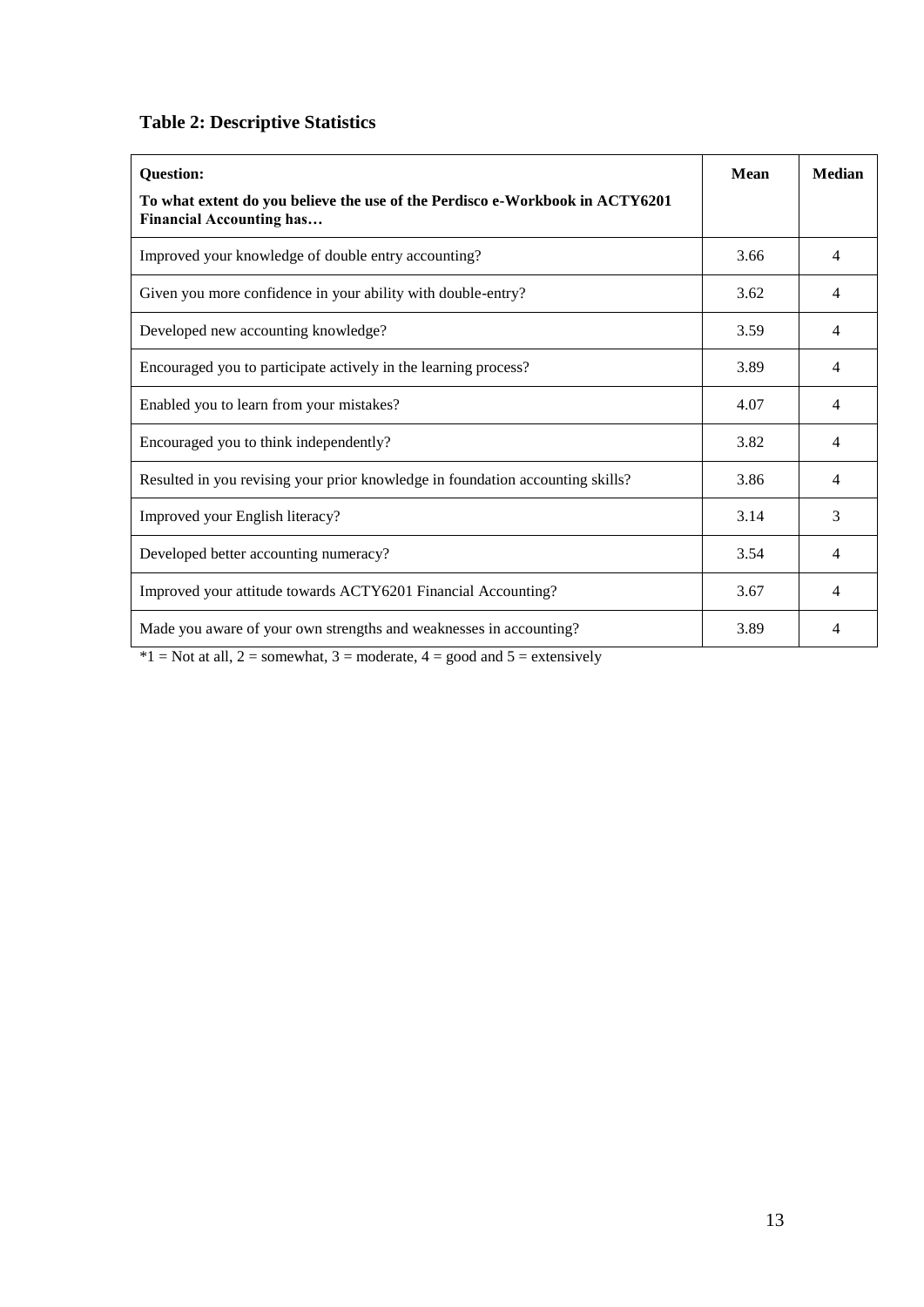# **Table 3: Demographics and Responses - Significant Chi-Square Test p-values**

| <b>Demographics</b>                                                                                             | $G$ ender | Full-Part-time | International<br>Domestic/ | $\mathbf{Age}$ | <b>Work Experience</b><br><b>Prior Accounting</b> | <b>Work Category</b> |
|-----------------------------------------------------------------------------------------------------------------|-----------|----------------|----------------------------|----------------|---------------------------------------------------|----------------------|
| To what extent do you believe the use of the Perdisco e-Workbook in<br><b>ACTY6201 Financial Accounting has</b> |           |                |                            |                |                                                   |                      |
| Improved your knowledge of double entry accounting?                                                             |           |                |                            |                |                                                   | $0.082*$             |
| Given you more confidence in your ability with double-entry?                                                    |           |                |                            |                |                                                   | $0.020**$            |
| Developed new accounting knowledge?                                                                             |           |                | $0.036**$                  | $0.073*$       | $0.021**$                                         | $0.052*$             |
| Encouraged you to participate actively in the learning process?                                                 | $0.025**$ |                |                            |                |                                                   |                      |
| Enabled you to learn from your mistakes?                                                                        | $0.067*$  |                |                            |                |                                                   |                      |
| Encouraged you to think independently?                                                                          |           |                |                            |                |                                                   | $0.029**$            |
| Resulted in you revising your prior knowledge in foundation accounting skills?                                  | $0.088*$  |                |                            |                |                                                   |                      |
| Improved your English literacy?                                                                                 |           | $0.070*$       |                            | $0.004**$      |                                                   |                      |
| Developed better accounting numeracy?                                                                           |           |                |                            |                |                                                   | $0.020**$            |
| Improved your attitude towards ACTY6201 Financial Accounting?                                                   |           |                |                            |                |                                                   |                      |
| Made you aware of your own strengths and weaknesses in accounting?                                              |           |                |                            |                |                                                   |                      |
| * significant at 10%; ** significant at 5%, *** significant at 1%                                               |           |                |                            |                |                                                   |                      |